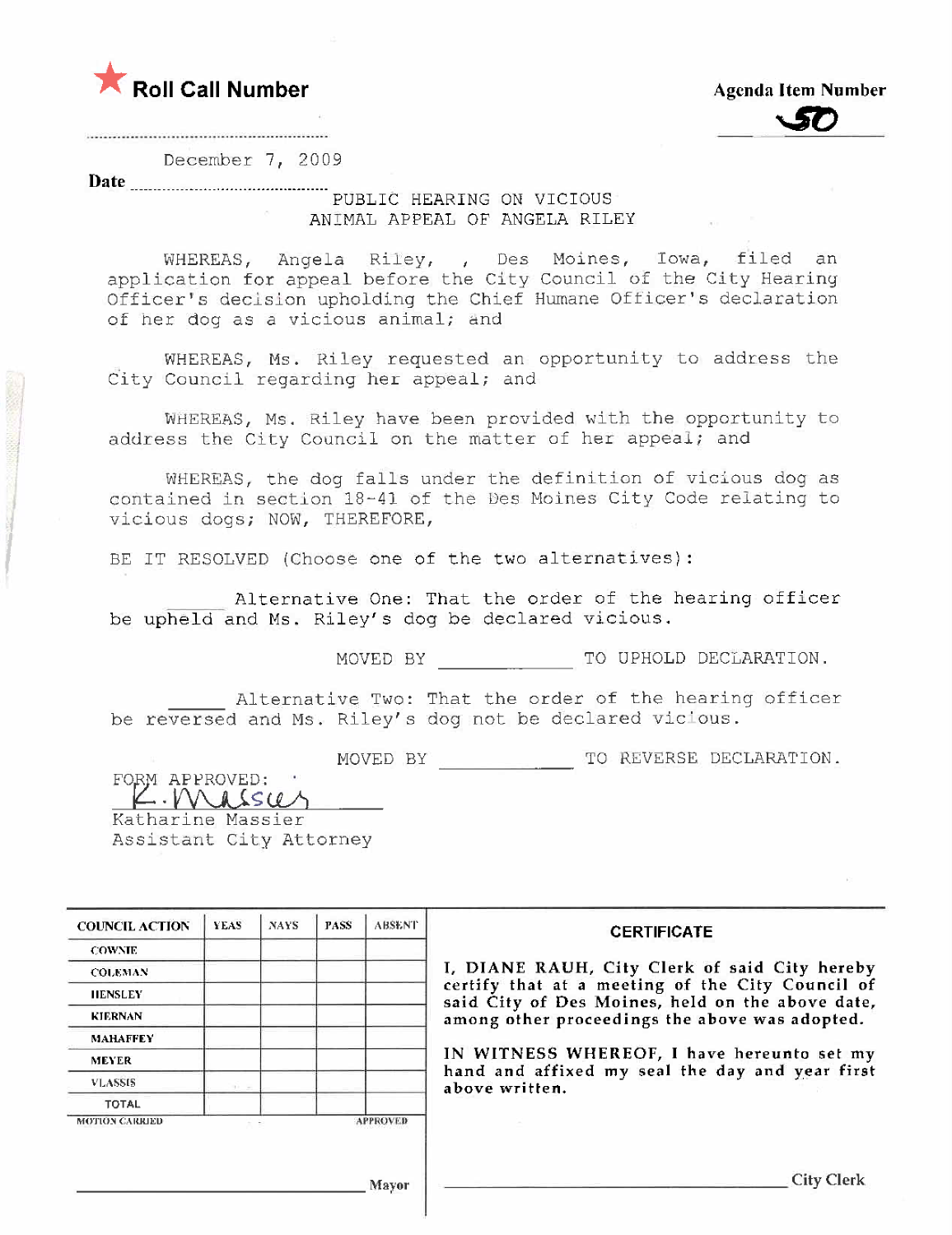# EXHIBITS FOR VICIOUS ANIMAL

.5D

# "CINNAMON"

| EXHIBIT<br>A        | Letter from Police Animal Control declaring<br>the dog "Vicious"                                                                   |
|---------------------|------------------------------------------------------------------------------------------------------------------------------------|
| <b>EXHIBIT</b><br>В | <b>Appeal from Angela Riley</b>                                                                                                    |
| <b>EXHIBIT</b><br>C | Letter setting date for Administrative<br>Hearing - November 16, 2009                                                              |
| <b>EXHIBIT</b><br>D | <b>Animal Incident Investigation Report</b><br>and supporting photos                                                               |
| <b>EXHIBIT</b><br>Е | <b>Animal Incident Investigation Report</b><br>(Previous incidents and copies of the Municipal<br><b>Code for Vicious Animals)</b> |
| <b>EXHIBIT</b><br>E | <b>Administrative Hearing Officer's Ruling</b>                                                                                     |
| EXHIBIT G           | <b>Appeal from Angela Riley</b>                                                                                                    |
| EXHIBIT H           | Letter to Ms. Riley<br>(Setting date for appeal to City Council)                                                                   |
| <b>EXHIBIT</b>      | Letter to Ms. Riley and a copy of the<br><b>Administrative Hearing Transcript</b>                                                  |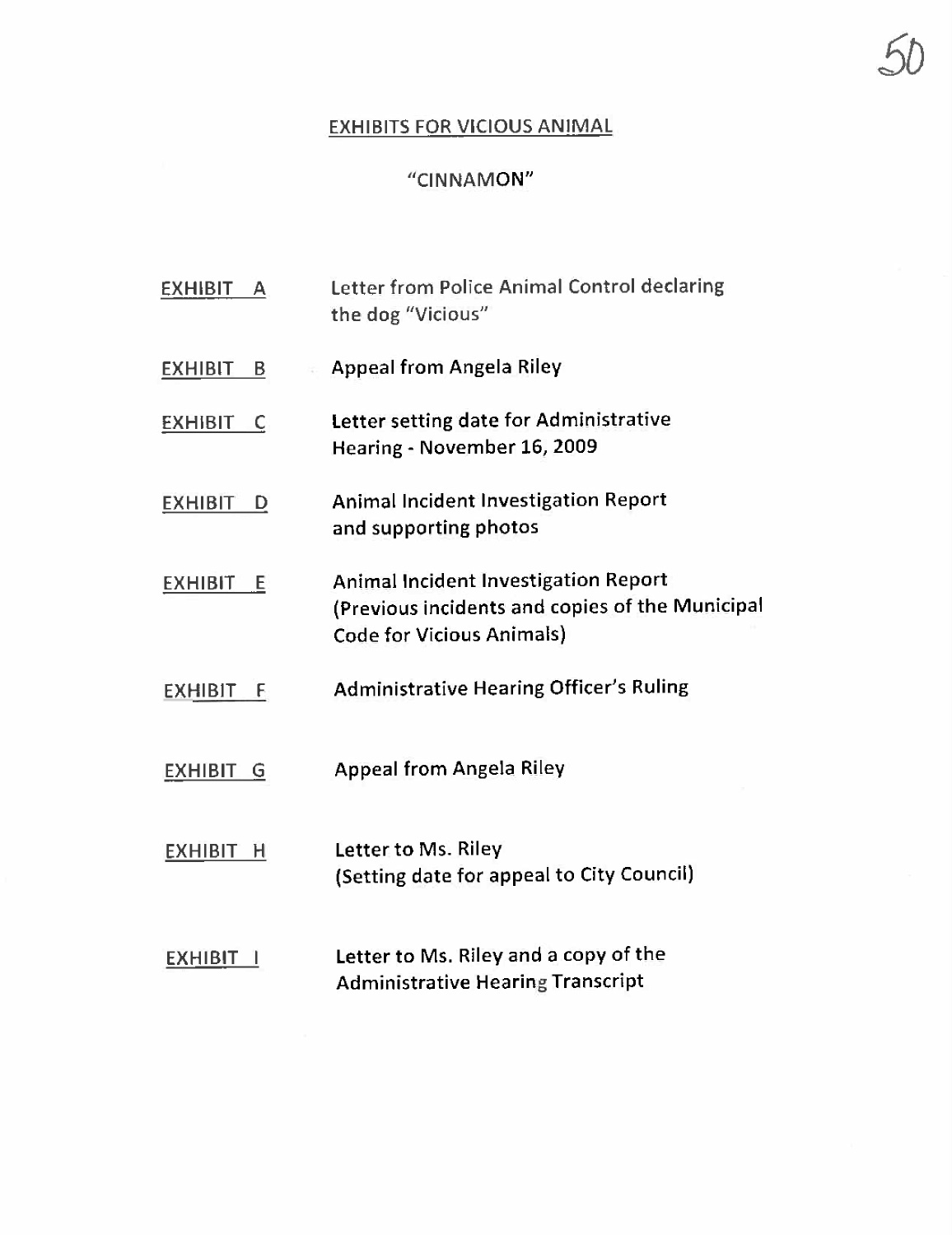EXHIB

November 2, 2009

Ms. Angela Riley 3109 Woodland Avenue Des Moines, Iowa

Ms. Riley,

On October 23, 2009 your brown colored female Labrador and mixed breed dog, named "Cinnamon," was running at-large when it ran across the street and a few properties away and bit a worker that was delivering garbage cans, which caused injury to the man's thigh.

After the initial attack your dog backed away but came back and tried biting the worker again, however, because the worker defended himself by kicking your dog it bit the worker's boot instead.

When the animal control officer arrived your dog was still running at-large, was not displaying a rabies vaccination tag or a city pet license and was impound for quarantine at the animal shelter. (2009-34076).

On July 25, 2008 I was at your residence investigating an animal related complaint and observed your dogs, including Cinnamon. At that time all of your dogs barked and acted in a standoffish manner. (2008-26514)

Because of your dogs behavior it is being declared a "Vicious Dog," as defined by city ordinance 18-41. You may reclaim your dog by properly licensing it as a vicious dog with the City Clerk's Office and properly confining/leashing it as a vicious dog, however, if your dog is found unlicensed as a vicious dog in the City of Des Moines twice it will be destroyed in a humane manner. Also if your dog is found not properly confined/leashed more than twice it will be destroyed in a humane manner.

You may appeal this declaration by filing a written appeal within three (3) business days with the City Clerk's Office in City Hall at 400 Robert D. Ray Drive in Des Moines, Iowa, however, during an appeal your dog will remain in impound at the animal shelter.

# If you do nothing your dog will be destroyed in a humane manner.

If you have any questions please call me at (515) 248-6052 or the animal shelter at (515) 284-6905 or the City Clerk's Office at (515) 283-4209.

Sincerely.

Sergeant Scott Raudabaugh. Chief Humane Officer

cc: City Clerk's Office



ANIMAL CONTROL POLICE DEPARTMENT DES MOINES, IOWA 50320-1010 (515) 242-2720

ALL-AMERICA CITY 1948, 1975, 1981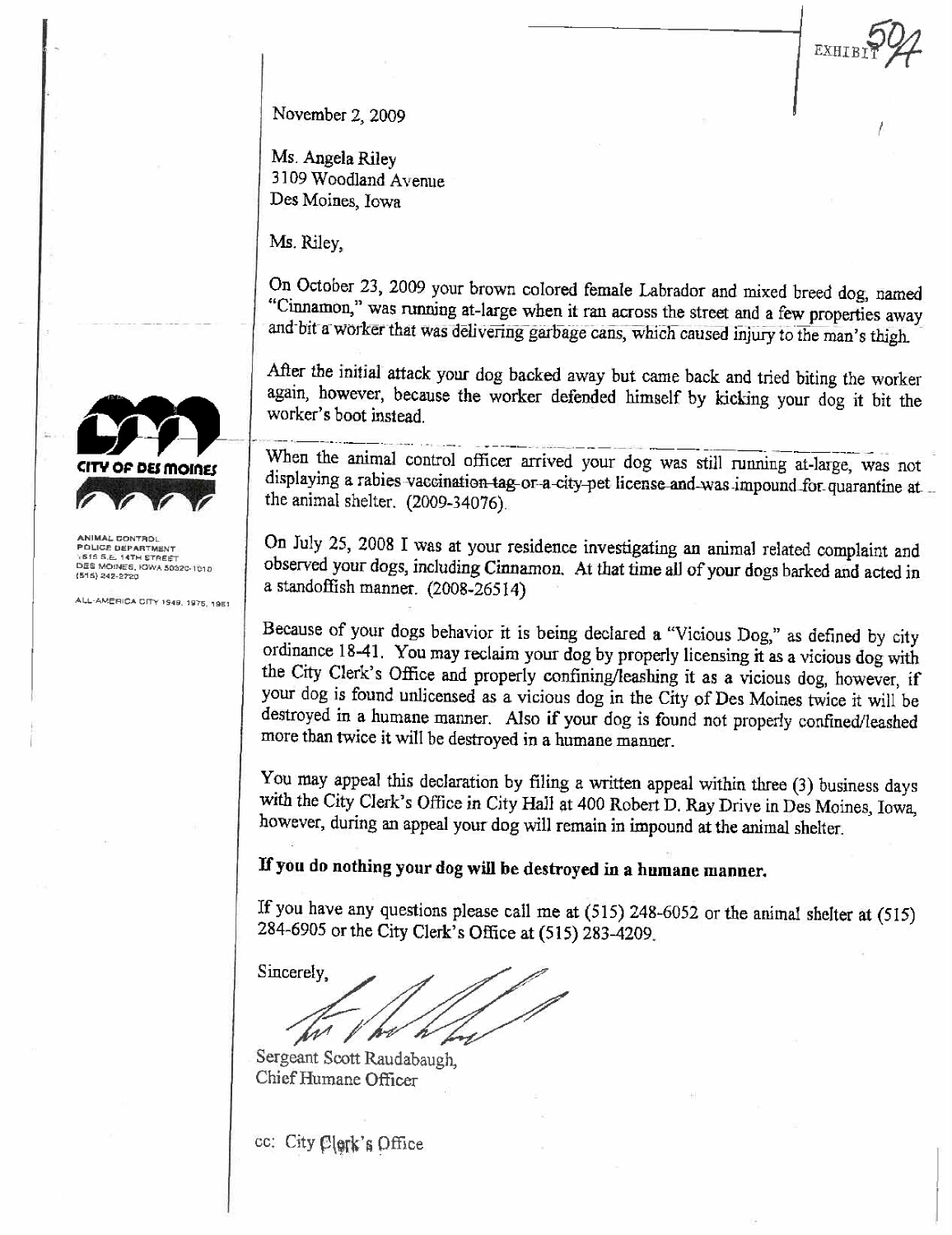| <b>DOCUMENT SERVICE</b><br>$2009 - 3401$<br>IBABAUGH<br>T. SCOTT KAUM<br>ONE PLACES BETWEEN FRONT SCIENT |                                                                          |
|----------------------------------------------------------------------------------------------------------|--------------------------------------------------------------------------|
|                                                                                                          | <b>Chief Humane Officer</b>                                              |
|                                                                                                          |                                                                          |
|                                                                                                          | DMPD Case number:                                                        |
|                                                                                                          | ARL number (if known):                                                   |
|                                                                                                          | Animal owner's name: ANGELA RILLE,                                       |
|                                                                                                          | Address: 3104 WOODLAND                                                   |
|                                                                                                          | Location of service:                                                     |
|                                                                                                          | Date and time served: $\mathscr{D} \times$                               |
|                                                                                                          | Official serving document (print name):                                  |
|                                                                                                          | Official's identification number: $\frac{2}{7}$                          |
|                                                                                                          | Type of document served: $\boxtimes$ Vicious dog letter $\Box$ Dangerous |
|                                                                                                          | animal letter Illegal animal letter I Hearing ruling letter              |
|                                                                                                          | City Council decision letter $\Box$ Other:                               |
|                                                                                                          | Name of person receiving document (they print their name):               |
|                                                                                                          | SCIZIER                                                                  |
| 100K<br>$KF$ $ACu$                                                                                       |                                                                          |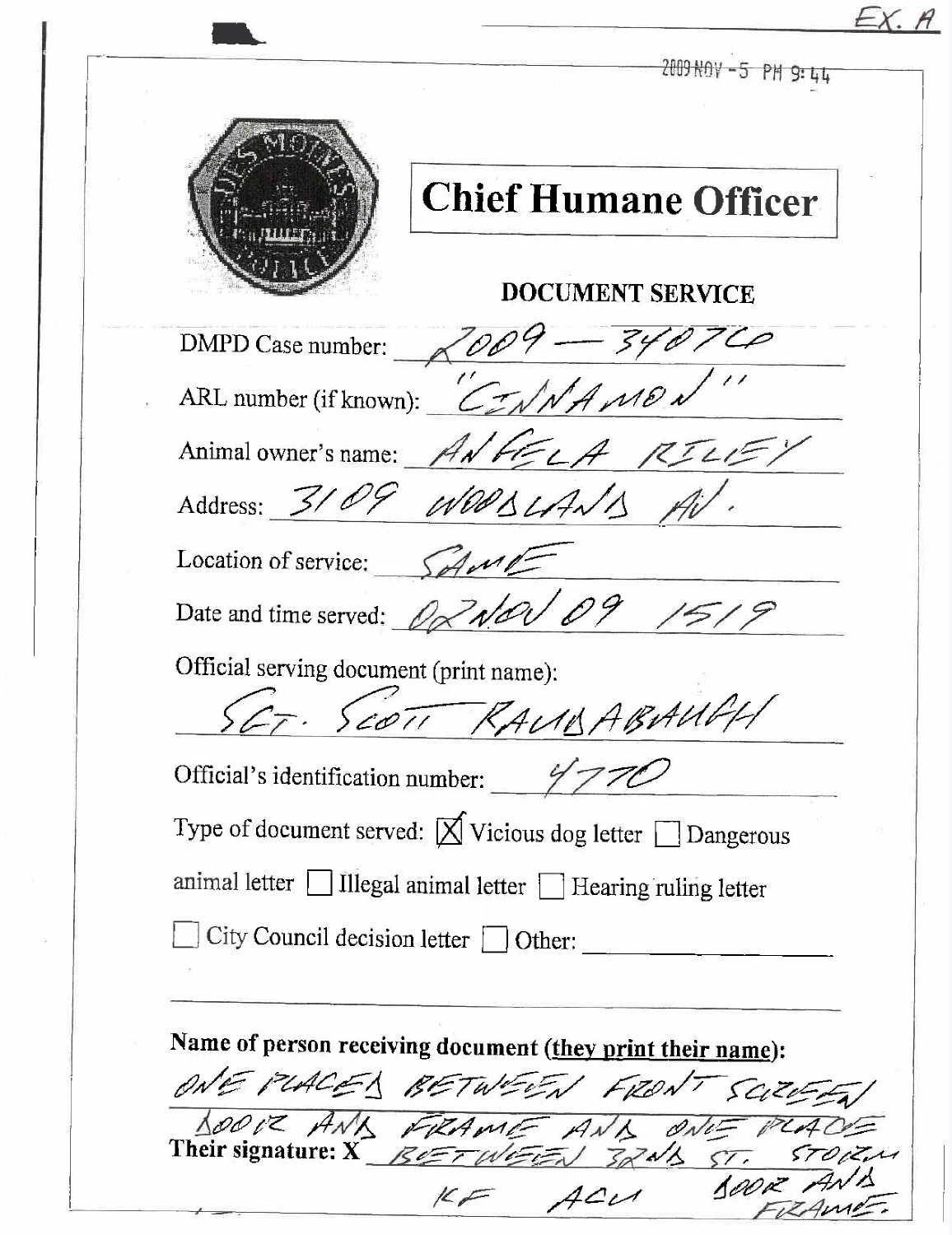$EX.A$ RACK BOOR RLOCKED BY A BOOK HAS A BOG TIER TO THE STORM BOOK.  $2009 -$ 34076  $\mathbf{g}_{\mathcal{G}}$  .  $\mathcal{L}^{\text{max}}$  , where  $\mathcal{L}^{\text{max}}$  $\label{eq:3.1} \left\| \mathcal{C} \right\|_{\mathcal{C}} = \frac{1}{\sqrt{2\pi}} \sum_{i=1}^N \left\| \mathcal{C} \right\|_{\mathcal{C}}$  $\mathbf{H}^{\text{max}}$  and  $\mathbf{H}^{\text{max}}$  $\mathcal{E} = \mathcal{E}$  $\label{eq:1.1} \frac{\partial}{\partial t} \partial_{t} \phi_{\alpha} = \frac{\partial}{\partial t} \partial_{t} \phi_{\alpha}$  $\label{eq:1} \mathbf{v} = \mathbf{v} + \mathbf{v} + \mathbf{v}$  $\overline{\alpha}$  . The state  $\overline{\alpha}$  $\begin{array}{lll} \mathbb{I} & \mathbb{R} & \mathbb{R} \\ \mathbb{I} & \mathbb{R} & \mathbb{R} \end{array}$  $\label{eq:3.1} \begin{array}{cccccc} \beta & \cdots & \cdots & \beta & \cdots & \cdots & \cdots \\ \end{array}$  $\label{eq:3.1} \frac{1}{\left\| \begin{array}{cc} 1 & \cdots & 1 \\ \vdots & \ddots & \vdots \\ 1 & \cdots & 1 \end{array} \right\|}$  $\label{eq:2.1} \begin{array}{c} \mathbb{R}^2 \end{array}$  where  $\mathbb{R}^2$  $\label{eq:2.1} \langle \mathcal{A}^{\mu} \rangle_{\mu}$  $\sim$   $2$  $\frac{1}{\left\| \mathbf{r} \right\|} = \frac{1}{\left\| \mathbf{r} \right\|} = \frac{1}{\left\| \mathbf{r} \right\|} = \frac{1}{\left\| \mathbf{r} \right\|} = \frac{1}{\left\| \mathbf{r} \right\|} = \frac{1}{\left\| \mathbf{r} \right\|} = \frac{1}{\left\| \mathbf{r} \right\|} = \frac{1}{\left\| \mathbf{r} \right\|} = \frac{1}{\left\| \mathbf{r} \right\|} = \frac{1}{\left\| \mathbf{r} \right\|} = \frac{1}{\left\| \$  $phant E$   $\overline{ACU}$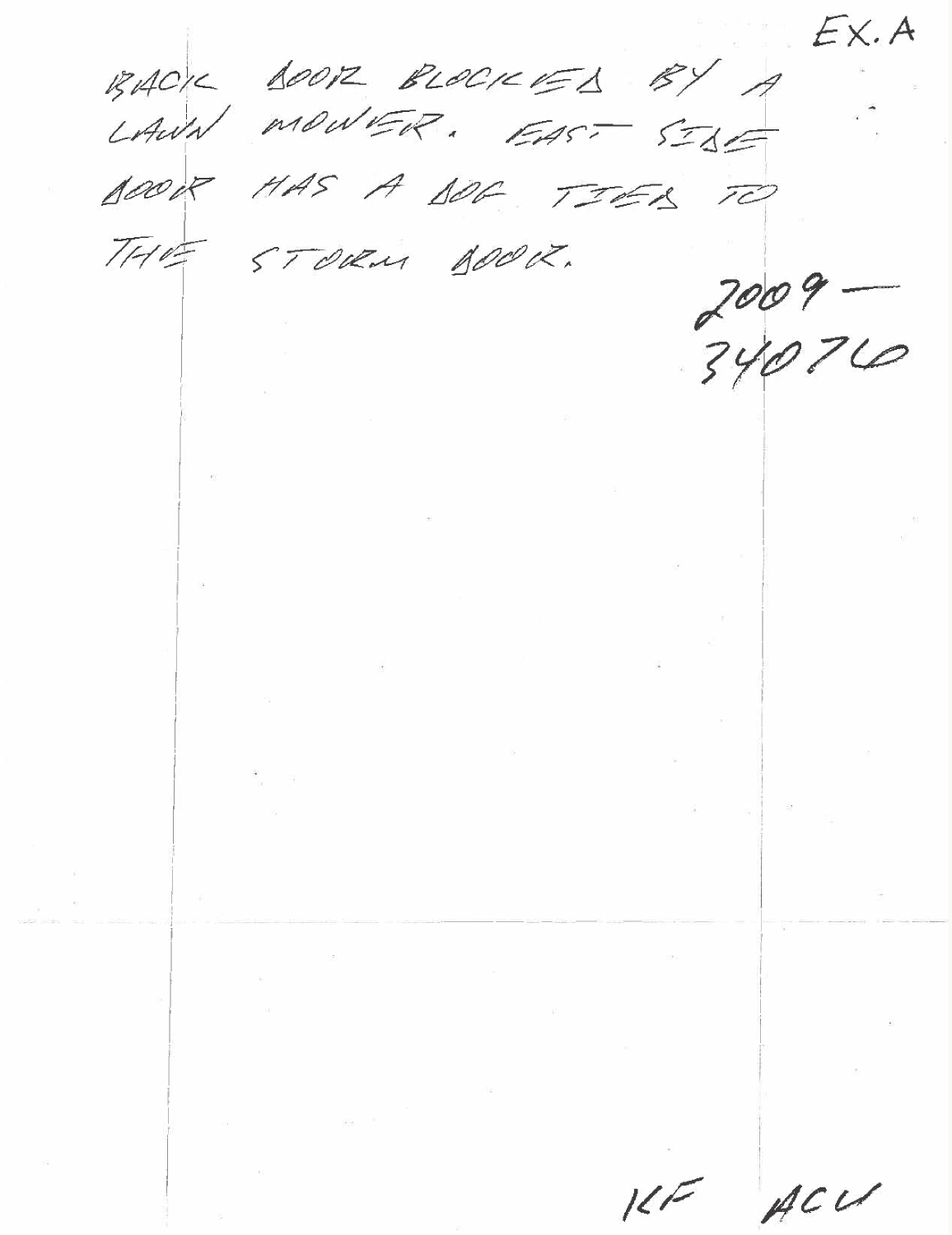November 3,2009

Ms.Angela Riley 3109 Woodland Ave Des Moines, Ia 50312

City Clerk's Office 400 Robert D. Ray Des Moines, Ia 50309

To whom it may concern I am appealing the complaint on Cinnamon a red female Labradore mixed breed is not a vicious dog as defined by city ordiance 18-4.

Sincerely,

 $\frac{1}{\text{Angle}}$  $\overline{\mathcal{M}}$ 

 $515 - 208 - 9009$ 

**WAS SURVEY STATE**  $554 \times 10$  b  $104 \times 10$ 

 $\mathcal{A}$ 

EXHIBIT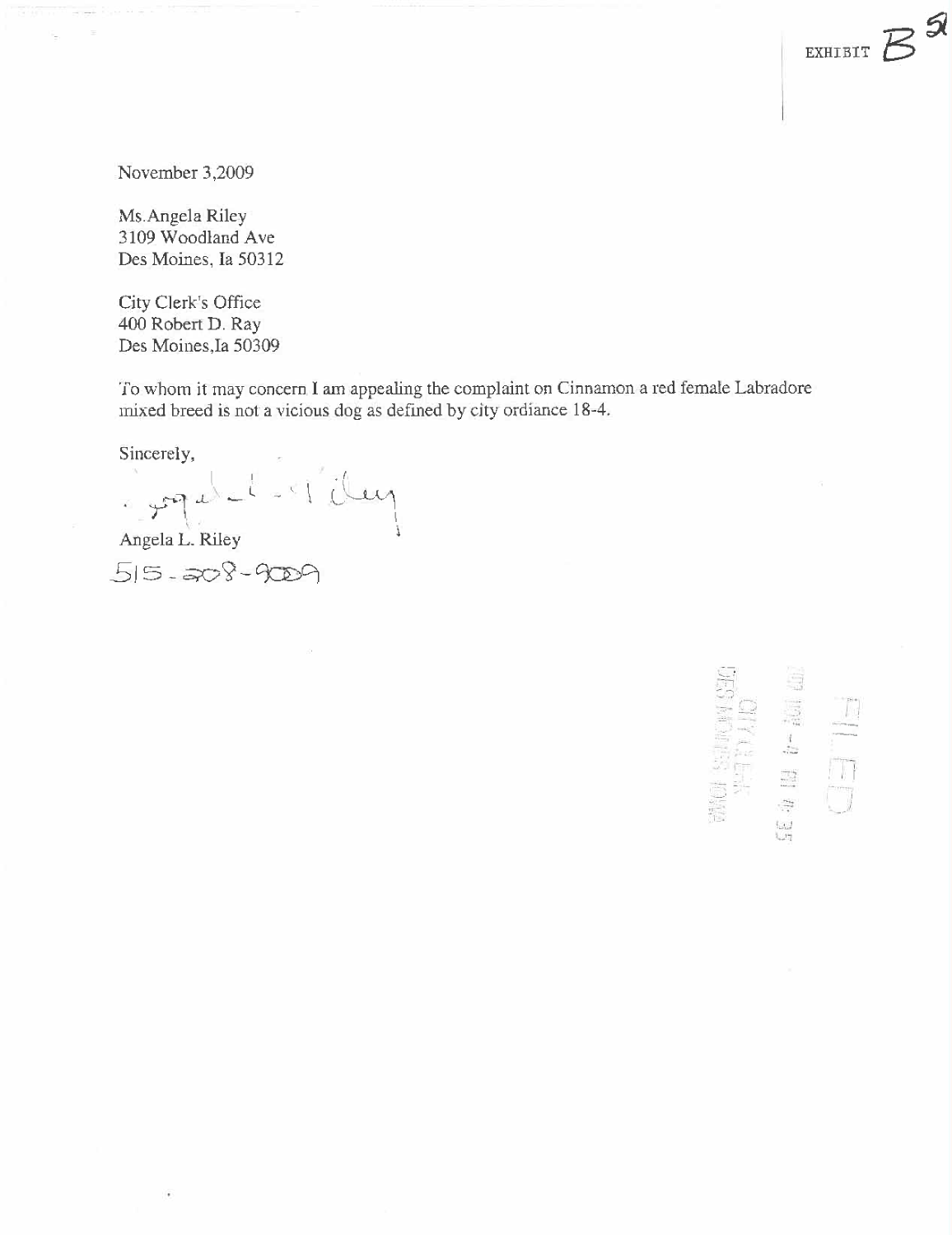November 6, 2009

**CONVERT** 



**EXHIB** 

Angela Riley 3109 Woodland Avenue Des Moines, IA 50312

Re: Administrative Hearing-Vicious Dog

A hearing has been set for Monday, November 16, 2009 in the City Council Chambers, south end of the second floor, City Hall, 400 Robert D. Ray Drive, at 10:30 A.M.

Parking is available on the streets surrounding City Hall--you will need change to pay the parking meters. Please alert the City Clerk's Office when vou arrive.

Pursuant to Section 18-59 of the Municipal Code, (copy enclosed), you will be given an opportunity to be heard at the hearing.

If you have questions in this regard, please call.

Sincerely,

ime Fait

Diane Rauh City Clerk

DR/kh

Enclosure

cc: Hearing Officer Legal Assistant Assistant City Attorney Staff Notification File